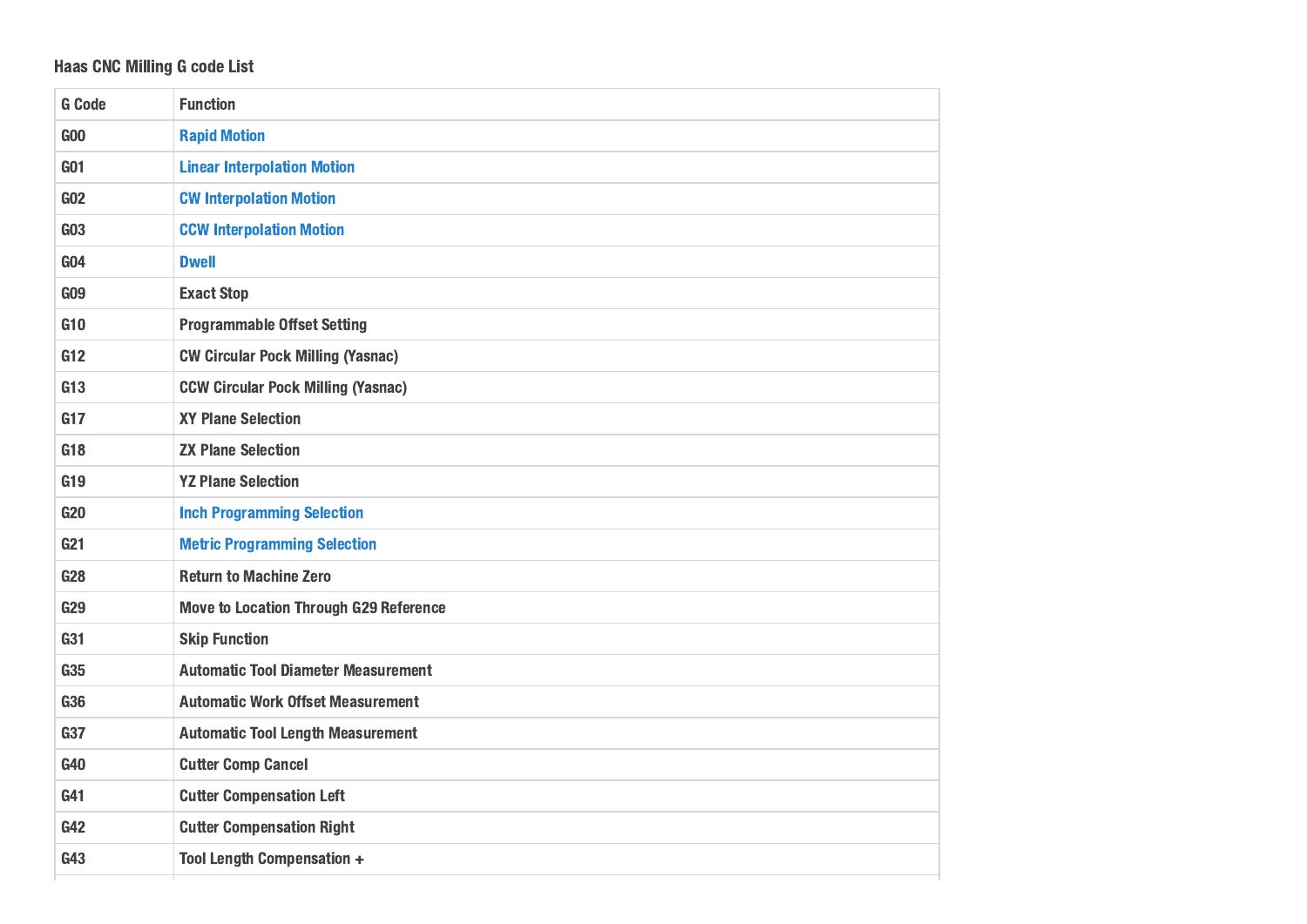| G44        | <b>Tool Length Compensation -</b>                           |
|------------|-------------------------------------------------------------|
| G47        | <b>Engraving</b>                                            |
| G49        | G43/G44 Cancel                                              |
| <b>G50</b> | <b>G51 Cancel</b>                                           |
| G51        | <b>Scaling</b>                                              |
| G52        | Select Work Coordinate System G52 (Yasnac)                  |
| G52        | <b>Set Local Coordinate System (Fanuc)</b>                  |
| G52        | <b>Set Local Coordinate System (HAAS)</b>                   |
| <b>G53</b> | <b>Non-Modal Machine Coordinate Selection</b>               |
| <b>G54</b> | <b>Select Work Coordinate System I</b>                      |
| <b>G55</b> | <b>Select Work Coordinate System 2</b>                      |
| <b>G56</b> | <b>Select Work Coordinate System 3</b>                      |
| G57        | <b>Select Work Coordinate System 4</b>                      |
| <b>G58</b> | <b>Select Work Coordinate System 5</b>                      |
| <b>G59</b> | <b>Select Work Coordinate System 6</b>                      |
| <b>G60</b> | <b>Unidirectional Positioning</b>                           |
| G61        | <b>Exact Stop Modal</b>                                     |
| <b>G64</b> | <b>G61 Cancel</b>                                           |
| <b>G65</b> | <b>Macro Subroutine Call</b>                                |
| <b>G68</b> | <b>Rotation</b>                                             |
| <b>G69</b> | <b>G68 Cancel</b>                                           |
| G70        | <b>Bolt Hole Circle (Yasnac) Example1 Example2 Example3</b> |
| G71        | <b>Bolt Hole Arc (Yasnac) Example</b>                       |
| G72        | <b>Bolt Holes Along an Angle (Yasnac) Example</b>           |
| G73        | <b>High Speed Peck Drill Canned Cycle</b>                   |
| G74        | <b>Reverse Tap Canned Cycle</b>                             |
| G76        | <b>Fine Boring Canned Cycle</b>                             |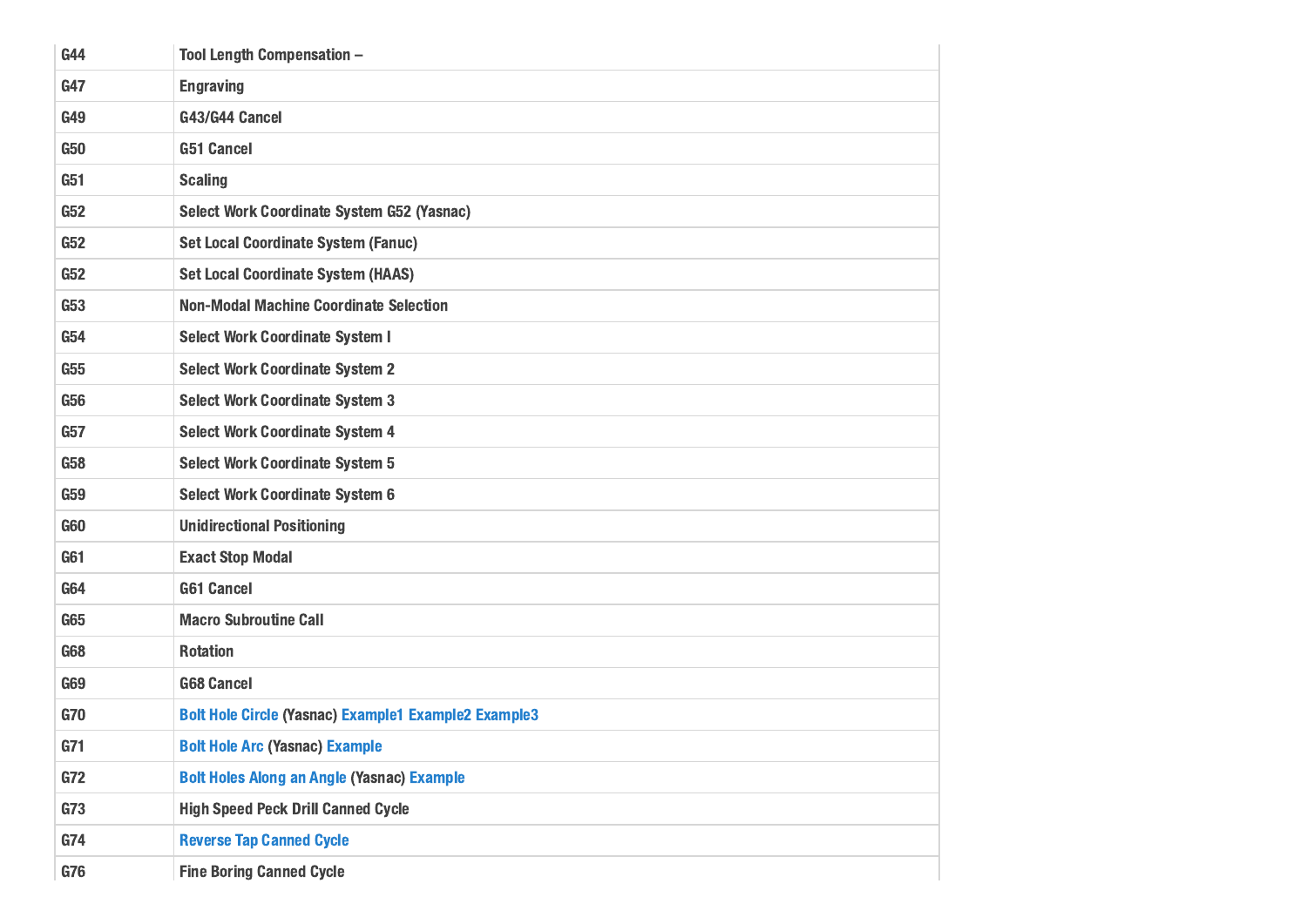| G77        | <b>Back Bore Canned Cycle</b>                           |
|------------|---------------------------------------------------------|
| <b>G80</b> | <b>Canned Cycle Cancel</b>                              |
| G81        | <b>Drill Canned Cycle Example1 Example2 Ex3 Ex4 Ex5</b> |
| <b>G82</b> | <b>Spot Drill Canned Cycle Ex1</b>                      |
| <b>G83</b> | <b>Peck Drill Canned Cycle Ex1 Ex2</b>                  |
| <b>G84</b> | <b>Tapping Canned Cycle Example1 Peck Tapping</b>       |
| <b>G85</b> | <b>Boring Canned Cycle</b>                              |
| <b>G86</b> | <b>Bore/Stop Canned Cycle</b>                           |
| <b>G87</b> | <b>Bore/Manual Retract Canned Cycle</b>                 |
| <b>G88</b> | <b>Bore/Dwell Canned Cycle</b>                          |
| <b>G89</b> | <b>Bore Canned Cycle</b>                                |
| <b>G90</b> | <b>Absolute</b>                                         |
| <b>G91</b> | <b>Incremental</b>                                      |
| <b>G92</b> | <b>Set Work Coordinates - FANUC or HAAS</b>             |
| <b>G92</b> | <b>Set Work Coordinates - YASNAC</b>                    |
| <b>G93</b> | <b>Inverse Time Feed Mode ON</b>                        |
| <b>G94</b> | <b>Inverse Time Feed Mode OFF/Feed Per Minute ON</b>    |
| <b>G98</b> | <b>Initial Point Return</b>                             |
| <b>G99</b> | <b>R Plane Return</b>                                   |
| G100       | <b>Disable Mirror Image</b>                             |
| G101       | <b>Enable Mirror Image</b>                              |
| G102       | <b>Programmable Output To RS-232</b>                    |
| G103       | <b>Block Look ahead Limit</b>                           |
| G107       | <b>Cylindrical Mapping</b>                              |
| G110       | <b>Select Coordinate System 7</b>                       |
| G111       | <b>Select Coordinate System 8</b>                       |
|            |                                                         |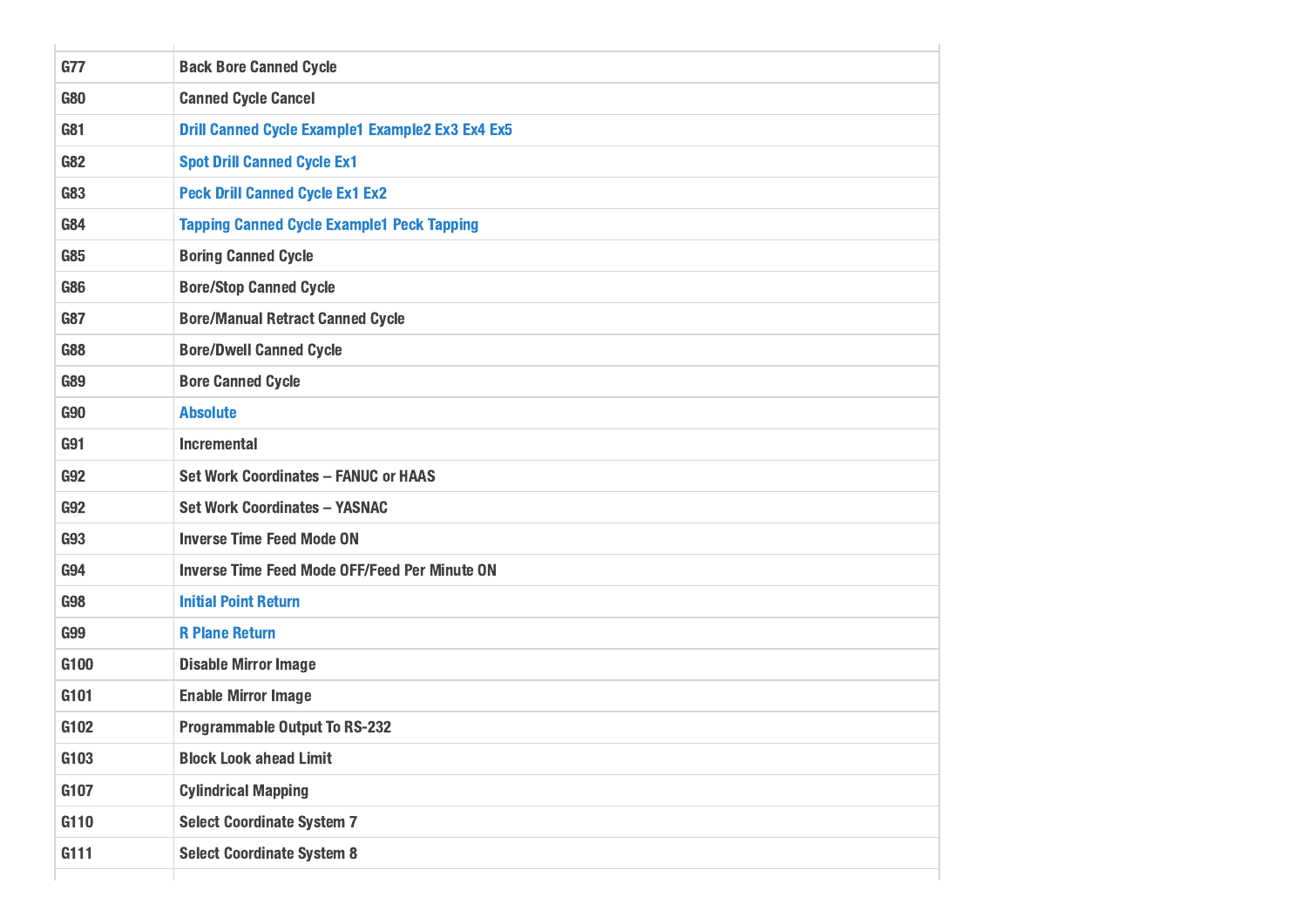| G112 | <b>Select Coordinate System 9</b>                 |
|------|---------------------------------------------------|
| G113 | <b>Select Coordinate System 10</b>                |
| G114 | <b>Select Coordinate System 11</b>                |
| G115 | <b>Select Coordinate System 12</b>                |
| G116 | <b>Select Coordinate System 13</b>                |
| G117 | <b>Select Coordinate System 14</b>                |
| G118 | <b>Select Coordinate System 15</b>                |
| G119 | <b>Select Coordinate System 16</b>                |
| G120 | <b>Select Coordinate System 17</b>                |
| G121 | <b>Select Coordinate System 18</b>                |
| G122 | <b>Select Coordinate System 19</b>                |
| G123 | <b>Select Coordinate System 20</b>                |
| G124 | <b>Select Coordinate System 21</b>                |
| G125 | <b>Select Coordinate System 22</b>                |
| G126 | <b>Select Coordinate System 23</b>                |
| G127 | <b>Select Coordinate System 24</b>                |
| G128 | <b>Select Coordinate System 25</b>                |
| G129 | <b>Select Coordinate System 26</b>                |
| G136 | <b>Automatic Work Offset Center Measurement</b>   |
| G141 | 3D+ Cutter Compensation                           |
| G143 | 5 Axis Tool Length Compensation+                  |
| G150 | <b>General Purpose Pocket Milling</b>             |
| G153 | 5 Axis High Speed Peck Drill Canned Cycle         |
| G154 | P1-P99 Replaces G110-G129 on newer machines       |
| G155 | <b>5 Axis Reverse Tapping Canned Cycle</b>        |
| G161 | <b>5 Axis Drill Canned Cycle</b>                  |
| G162 | <b>5 Axis Spot Drill/Counterbore Canned Cycle</b> |